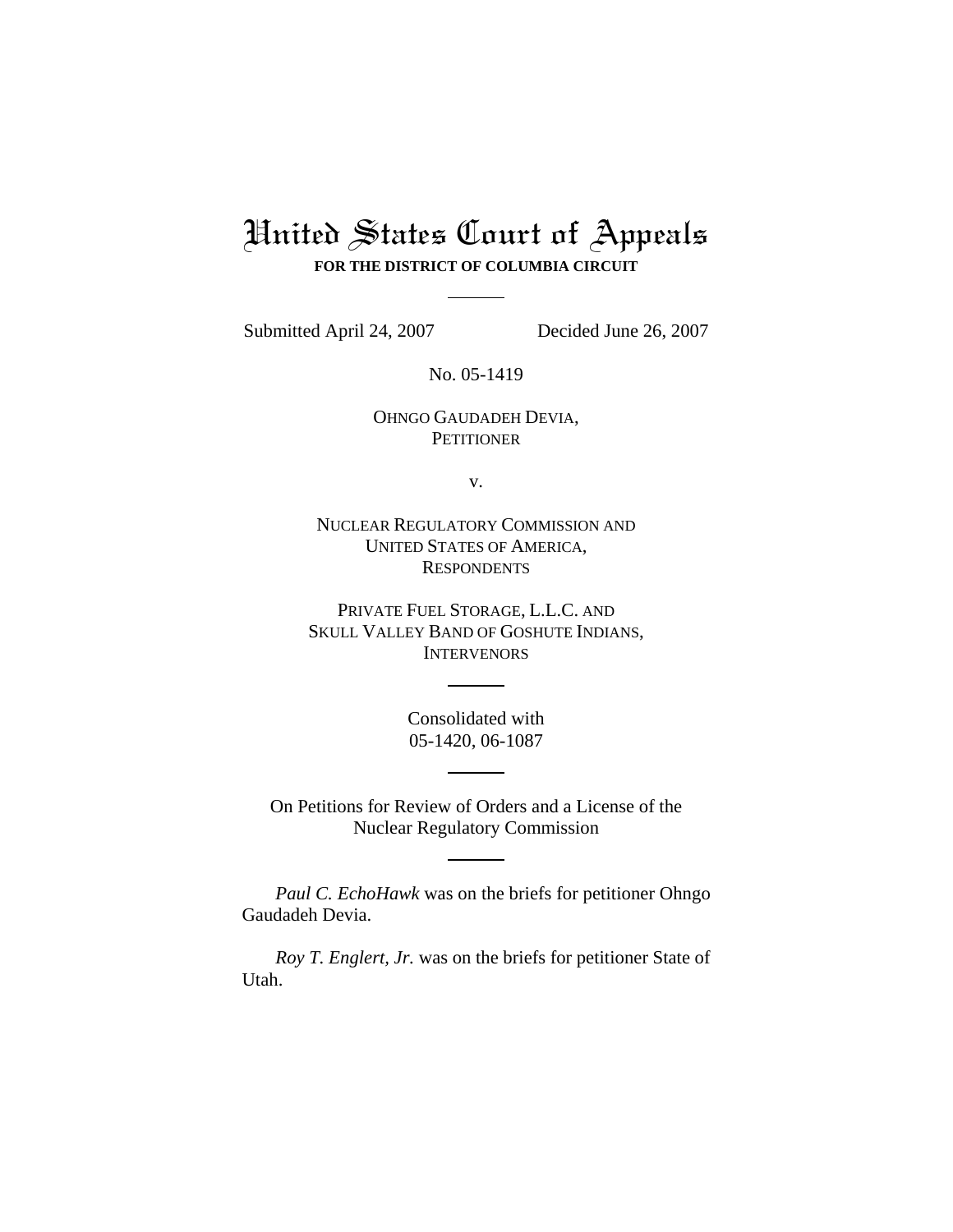*Catherine Cortez Masto*, Attorney General, *Marta A. Adams*, Senior Deputy Attorney General, and *Martin G. Malsch*, *Joseph R. Egan*, and *Charles J. Fitzpatrick* were on the brief for *amicus curiae* State of Nevada in support of petitioners.

*James C. Kilbourne*, *Michael T. Gray*, and *Lisa E. Jones*, Attorneys, U.S. Department of Justice, and *Karen D. Cyr*, General Counsel, *John F. Cordes, Jr.*, Solicitor, *E. Leo Slaggie*, Deputy Solicitor, and *Grace H. Kim*, Attorney, U.S. Nuclear Regulatory Commission, were on the brief for federal respondents.

*Anne W. Cottingham* and *Michael A. Bauser* were on the brief for *amicus curiae* Nuclear Energy Institute, Inc. in support of respondents.

*Tim Vollmann*, *Jay E. Silberg, Paul A. Gaukler* were on the brief for intervenors Private Fuel Storage, L.L.C. and Skull Valley Band of Goshute Indians.

Before: ROGERS, TATEL, and GARLAND, *Circuit Judges*.

Opinion for the Court filed by *Circuit Judge* GARLAND.

GARLAND, *Circuit Judge*: Petitioners challenge a decision by the Nuclear Regulatory Commission to grant a license permitting the construction and operation of a spent nuclear fuel storage facility in Utah, on land belonging to the Skull Valley Band of Goshute Indians. After the Commission approved the license, the Interior Department's Bureau of Land Management and Bureau of Indian Affairs denied applications for rights-ofway and a lease, respectively. Because it is speculative whether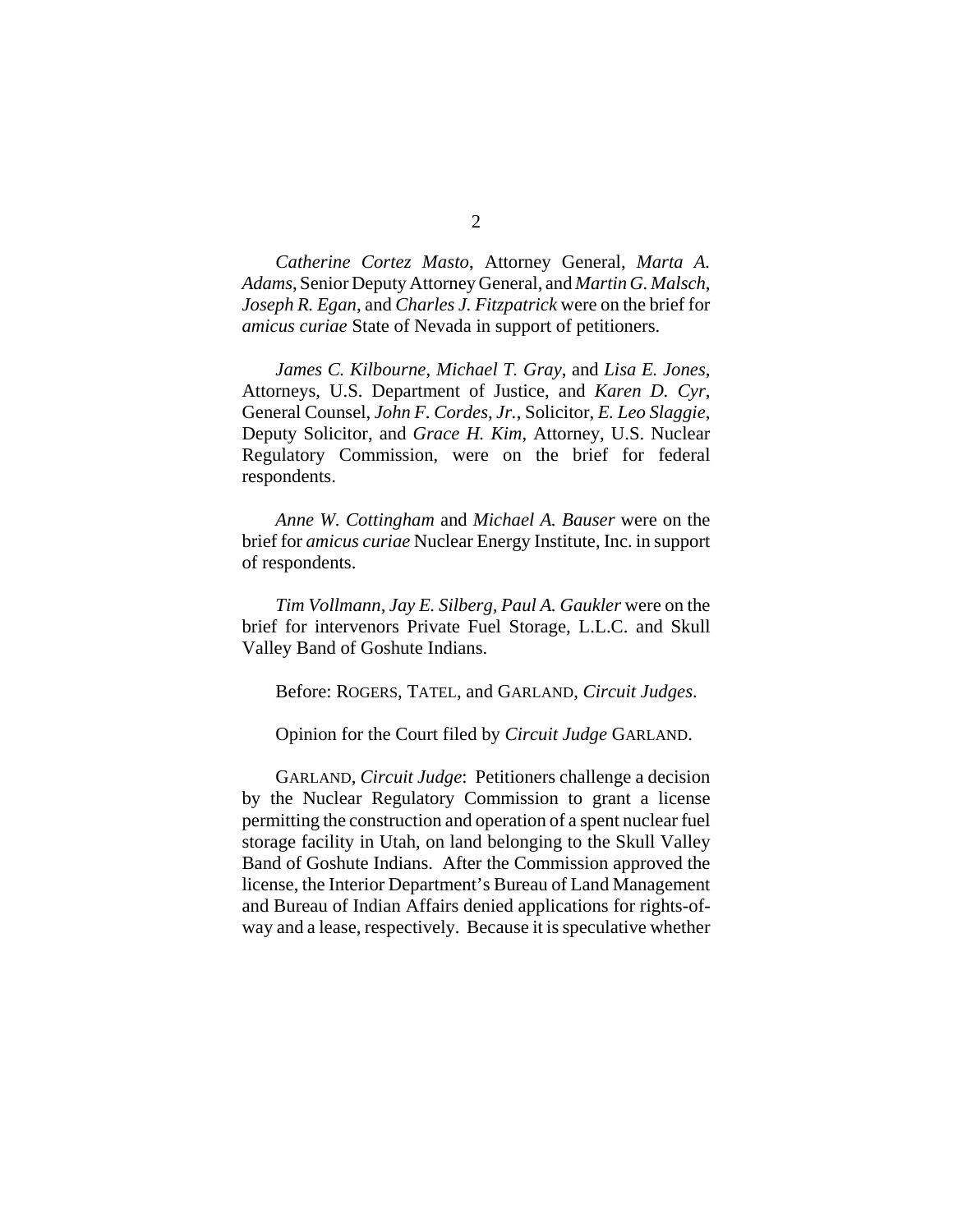the project will ever be able to proceed, we find the petitioners' challenge unripe and direct that the case be held in abeyance.<sup>1</sup>

I

In 1997, Private Fuel Storage, L.L.C. (PFS), a consortium of eight nuclear utilities, applied to the Nuclear Regulatory Commission (NRC) for a license to build and operate an Independent Spent Fuel Storage Installation (ISFSI). The proposed ISFSI would store spent nuclear fuel in steel and concrete casks on land in Utah belonging to the Skull Valley Band of Goshute Indians. The facility would be built on an 820 acre site, about 3.5 miles from the Band's village, pursuant to a lease between the Band and PFS. While most ISFSIs are located at the reactors where the spent nuclear fuel is generated, PFS's proposed ISFSI would be the first large, away from point-ofgeneration repository to be licensed by the NRC.

In addition to applying to the NRC for a license, PFS sought two other regulatory approvals. First, it applied to the Bureau of Indian Affairs (BIA) for approval of the Skull Valley Band's lease of the 820-acre site to PFS. Second, it applied to the Bureau of Land Management (BLM) for a right-of-way to transport the spent nuclear fuel from the main Union Pacific rail line to the ISFSI. PFS proposed two right-of-way options. Its preferred option was to build a new, 32-mile rail spur from the main line that would run along the base of the Cedar Mountains to the ISFSI. PFS's alternative option was to build an intermodal transfer facility, at which spent nuclear fuel would be

<sup>&</sup>lt;sup>1</sup>These petitions for review were considered on the record from the Nuclear Regulatory Commission and on the briefs filed by the parties. *See* FED. R. APP. P. 34(a)(2); D.C. CIR. R. 34(j).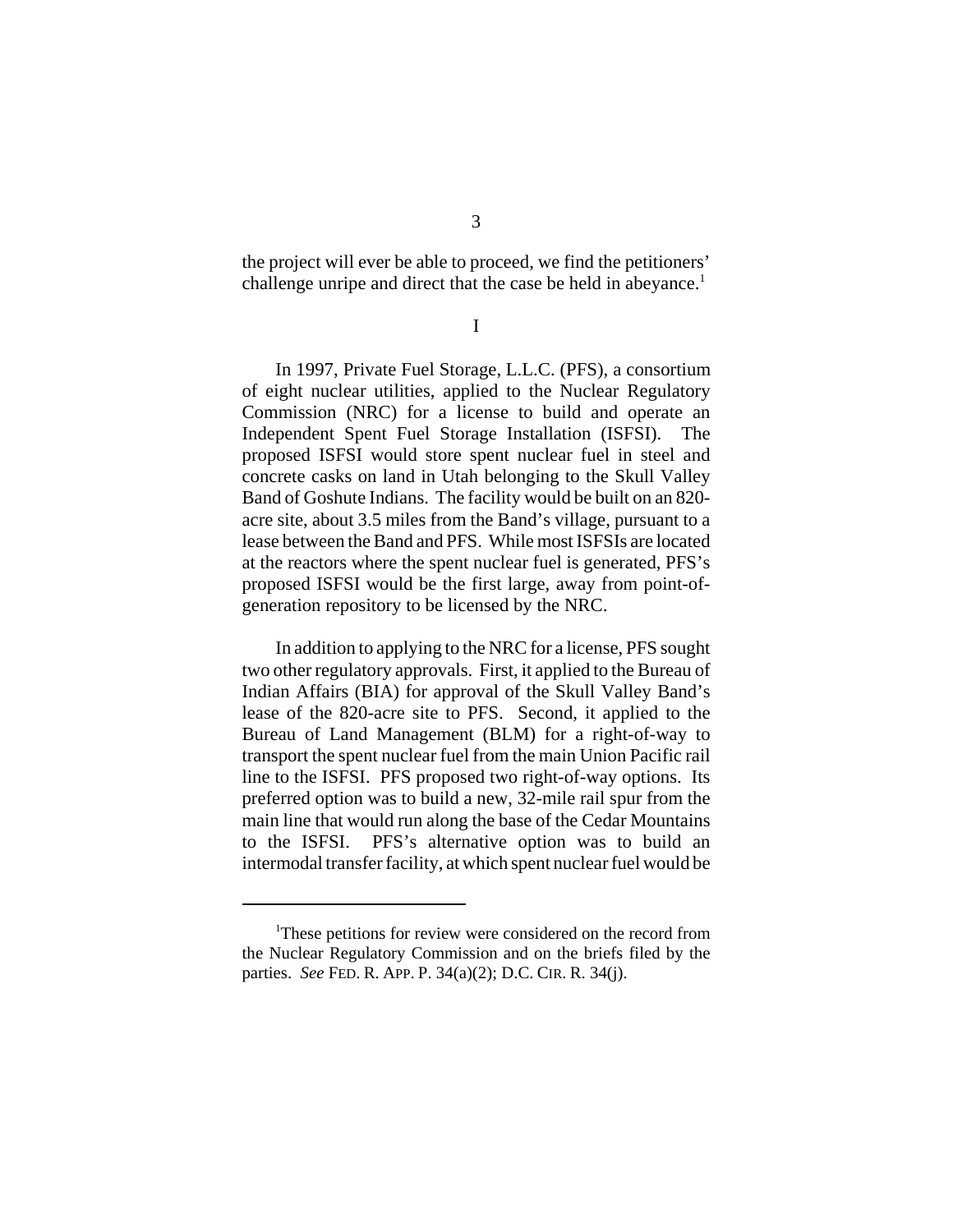transferred from railcars to heavy-haul vehicles and then transported to the ISFSI via Skull Valley Road, a two-lane public road.

On September 9, 2005, following a lengthy administrative proceeding in which the petitioners participated, the NRC issued a memorandum and order authorizing its staff to issue a license to PFS to build and operate the ISFSI. On February 21, 2006, after denying Utah's motion to reopen the record, NRC granted the license. The license, which is specific to the site designated in the proposed lease, permits PFS to store up to 40,000 metric tons of spent nuclear fuel at the facility. Its term is twenty years, with an option to renew for another twenty.

Petitioner Ohngo Gaudadeh Devia (OGD) -- an association consisting primarily of members of the Skull Valley Band opposed to construction of a nuclear waste facility on the reservation -- timely petitioned for review of the NRC's decision in this court. So, too, did the State of Utah. PFS and the Skull Valley Band intervened on the side of the NRC.

Subsequent to the filing of the petitions for review, the BLM and the BIA denied the applications that PFS had filed with each agency. The BLM disapproved both of PFS's requested rights-of-way: the preferred rail route, and the alternative intermodal transfer facility route. The Bureau rejected the rail line request on the ground that the National Defense Authorization Act for Fiscal Year 2006, Pub. L. No. 109-163, 119 Stat. 3136 (2006), which had been signed into law after publication of the project's final environmental impact statement, "clearly required" denial. BLM, Record of Decision at 10 (Sept. 7, 2006). Section 384 of the Act designated certain lands, including those described in PFS's right-of-way application, as wilderness and added them to the National Wilderness Preservation System. *See* National Defense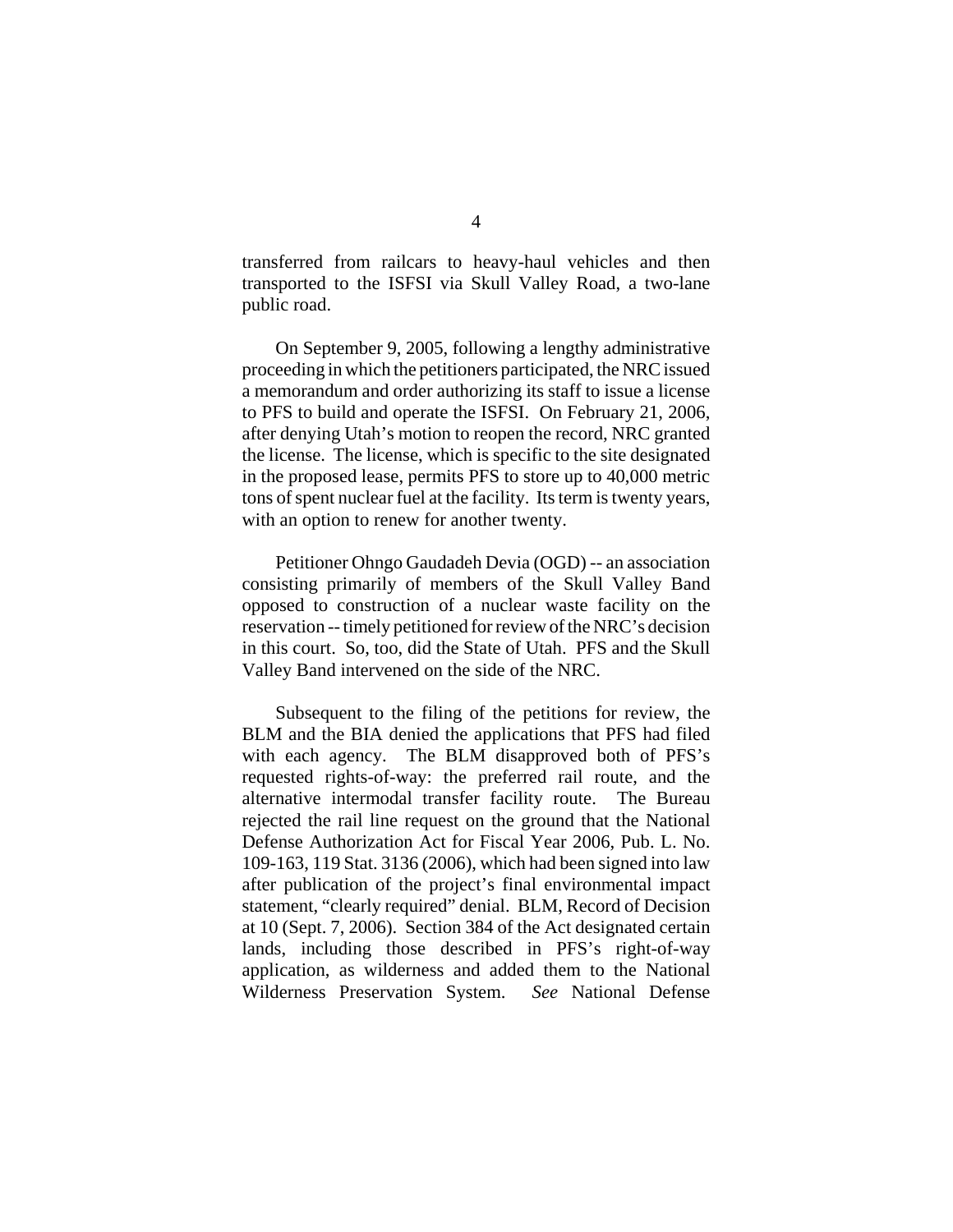Authorization Act § 384, 119 Stat. at 3217-18; BLM, Record of Decision at 8. "[O] peration of a rail line," the BLM said, "would be inconsistent with the purpose for which the BLM manages the Cedar Mountain Wilderness Area." BLM, Record of Decision at 10. The BLM also rejected the alternative option, on the ground that the intermodal transfer facility was "contrary to the public interest." *Id*. In the BLM's view, "too many questions remain unanswered" regarding the potential risk and impact of transporting spent nuclear fuel along Skull Valley Road. *Id*.; *see id.* at 10-15.

For its part, the BIA rejected the Skull Valley Band's lease of reservation land to PFS for the construction and operation of the ISFSI. Although the local BIA superintendent had conditionally approved the lease in May 1997, the Bureau declared itself unconstrained by the superintendent's conditional approval. The Bureau based its disapproval on a variety of concerns, including the adequacy of the environmental impact analysis, the relationship of the use of leased lands to neighboring lands, the lack of specialized resources with which to monitor the tenant's activities and enforce the lease, and the inability to ascertain when spent nuclear fuel might leave the land. *See* BIA, Record of Decision at 18-29 (Sept. 7, 2006).

The parties advised us of these post-petition developments in their briefs on the merits. We requested supplemental briefing regarding the impact of these developments on justiciability, and we now conclude that the petitions are not ripe for review and should be held in abeyance.

## II

The Supreme Court has noted that "[r]ipeness is a justiciability doctrine" that is "'drawn both from Article III limitations on judicial power and from prudential reasons for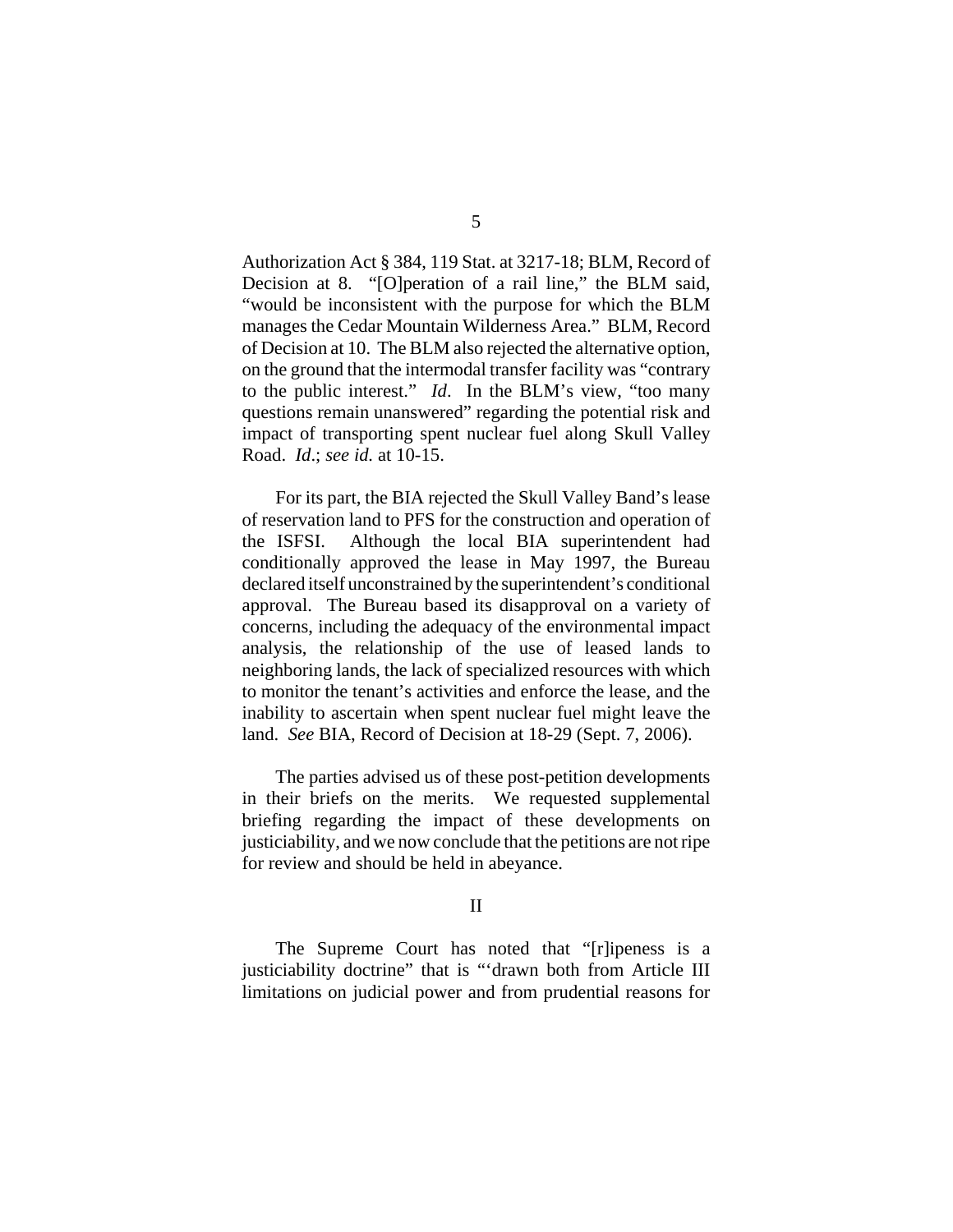refusing to exercise jurisdiction.'" *National Park Hospitality Ass'n v. Dep't of the Interior*, 538 U.S. 803, 807-08 (2003) (quoting *Reno v. Catholic Soc. Servs.*, 509 U.S. 43, 57 n.18 (1993)). Even in a case "raising only prudential concerns, the question of ripeness may be considered on a court's own motion." *Id*. at 808. We do so here.

"In testing whether the facts of a particular case meet th[e] standard of ripeness, we have often applied a two-part analysis, evaluating '[1] the fitness of the issues for judicial decision and [2] the hardship to the parties of withholding court consideration.'" *National Treasury Employees Union v. United States*, 101 F.3d 1423, 1431 (D.C. Cir. 1996) (quoting *Abbott Labs. v. Gardner*, 387 U.S. 136, 149 (1967)). The "basic rationale is to prevent the courts, through avoidance of premature adjudication, from entangling themselves in abstract disagreements over administrative policies, and also to protect the agencies from judicial interference until an administrative decision has been formalized and its effects felt in a concrete way by the challenging parties." *Abbott Labs.*, 387 U.S. at 148- 49. But as we have also explained, the "usually unspoken element of the rationale" is this: "If we do not decide [the claim] now, we may never need to. Not only does this rationale protect the expenditure of judicial resources, but it comports with our theoretical role as the governmental branch of last resort. Article III courts should not make decisions unless they have to." *National Treasury Employees Union*, 101 F.3d at 1431 (citation omitted); *see McInnis-Misenor v. Maine Medical Ctr.*, 319 F.3d 63, 70 (1st Cir. 2003) (Boudin, J.) (noting that, "[i]n the fitness inquiry,  $\ldots$  prudential concerns focus[] on the policy of judicial restraint from unnecessary decisions").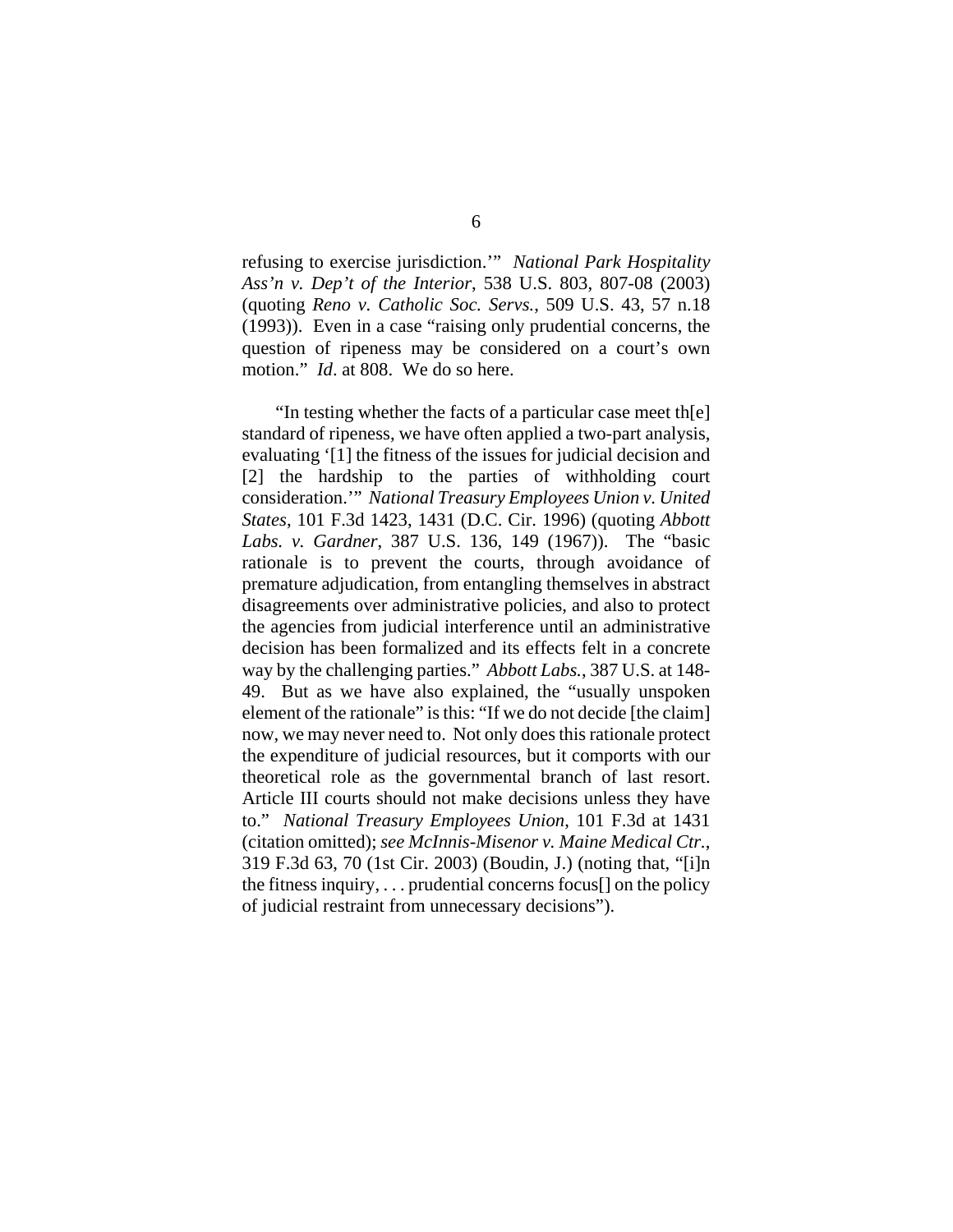7

A

"Among other things, the fitness of an issue for judicial decision depends on whether it is 'purely legal, whether consideration of the issue would benefit from a more concrete setting, and whether the agency's action is sufficiently final.'" *Atlantic States Legal Found., Inc. v. EPA*, 325 F.3d 281, 284 (D.C. Cir. 2003) (quoting *Clean Air Implementation Project v. EPA*, 150 F.3d 1200, 1204 (D.C. Cir. 1998)). But when an agency decision may never have "its effects felt in a concrete way by the challenging parties," *Abbott Labs.*, 387 U.S. at 148- 49, the prospect of entangling ourselves in a challenge to such a decision is an element of the fitness determination as well. *See Toilet Goods Ass'n v. Gardner*, 387 U.S. 158, 162-63 (1967) (holding that, even though a regulation was "the agency's considered and formalized determination," and the issue "present[ed] a purely legal question," the lawfulness of the action authorized by the regulation was not fit for judicial resolution, because (inter alia) it was uncertain "whether or when" the authority would be used). As the First Circuit has put it:

> Even though the legal issues may be clear, a case may still not be fit for review: [T]he question of fitness does not pivot solely on whether a court is capable of resolving a claim intelligently, but also involves an assessment of whether it is appropriate for the court to undertake the task. Federal courts cannot -- and should not -- spend their scarce resources on what amounts to shadow boxing. Thus, if a plaintiff's claim, though predominantly legal in character, depends on future events that may never come to pass, or that may not occur in the form forecasted, then the claim is unripe.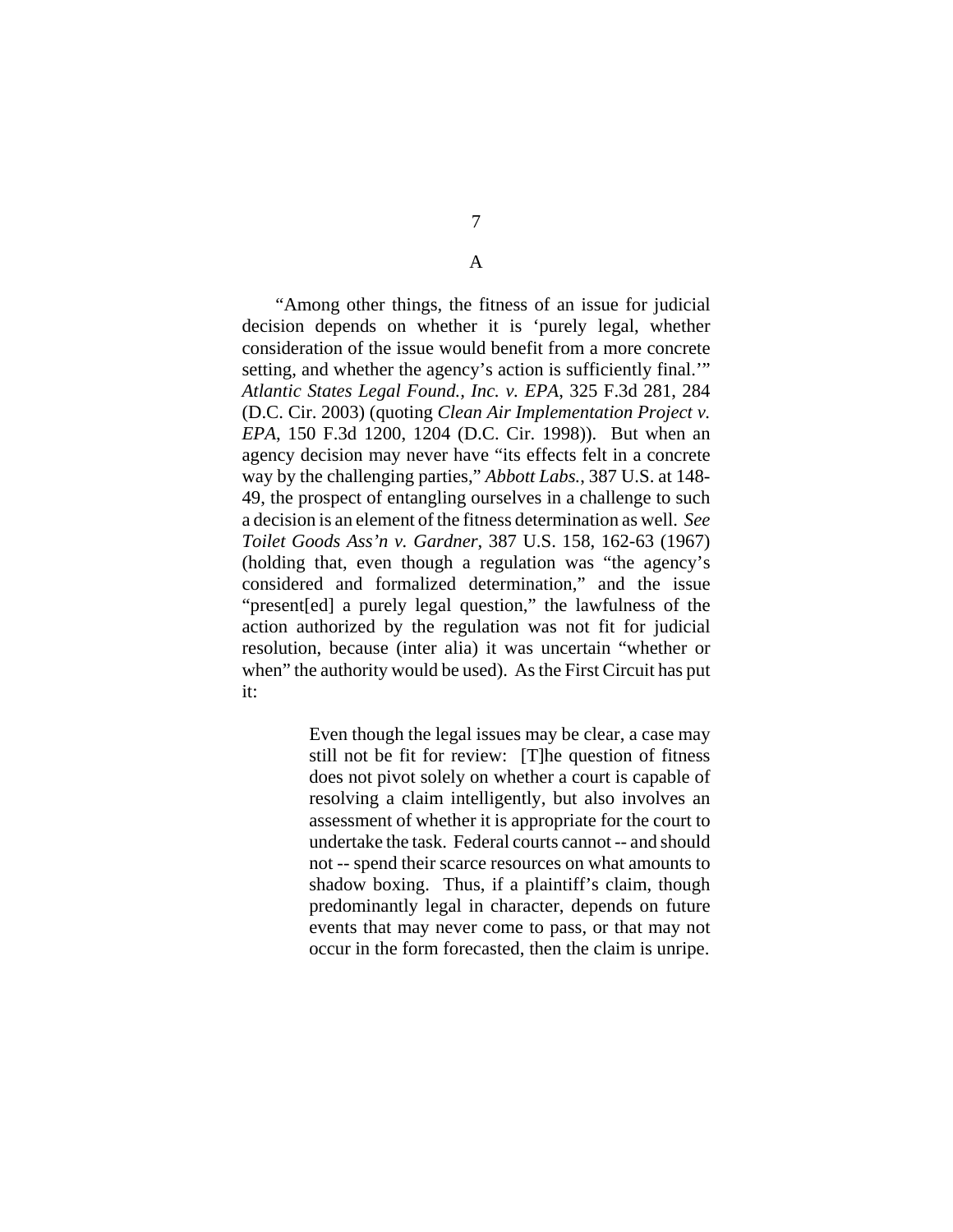*McInnis-Misenor*, 319 F.3d at 72 (internal quotation marks omitted); *see W.R. Grace & Co. v. EPA*, 959 F.2d 360, 366 (1st Cir. 1992) ("[P]remature review not only can involve judges in deciding issues in a context not sufficiently concrete to allow for focus and intelligent analysis, but it also can involve them in deciding issues unnecessarily, wasting time and effort." (internal quotation marks omitted)). Hence, a "claim is not ripe for adjudication if it rests upon 'contingent future events that may not occur as anticipated, or indeed may not occur at all.'" *Texas v. United States*, 523 U.S. 296, 300 (1998) (quoting *Thomas v. Union Carbide Agric. Prods. Co.*, 471 U.S. 568, 580-81 (1985)); *see Suburban Trails, Inc. v. New Jersey Transit Corp.*, 800 F.2d 361, 367 (3d Cir. 1986) ("'Agency action may be found not ripe for review because the need will not arise until some action is taken by third parties who are not involved in the review proceeding.'" (quoting 13A CHARLES A. WRIGHT, ARTHUR R. MILLER, & EDWARD H. COOPER, FEDERAL PRACTICE AND PROCEDURE § 3532.6 (1984))).

Resolution of the petitioners' challenge to the licensing of the storage facility at issue here has all the earmarks of a decision that "we may never need to" make. *National Treasury Employees Union*, 101 F.3d at 1431. The denials of approval by the BLM and BIA appear to block the activity -- construction and operation of the facility -- that petitioners OGD and Utah contend will concretely affect them. The intervenors -- PFS and the Skull Valley Band -- say that they are "planning to challenge" the BLM and BIA denials in court. Intervenors' Supp. Br. 4. But they have not filed a challenge yet, and they claim to have six years in which to do so. *See id.* (citing 28 U.S.C. § 2401(a)). Of course, even if the intervenors do seek review, the ultimate result "may not occur as [they] anticipate[]." *Texas*, 523 U.S. at 300 (internal quotation omitted). As the NRC concedes, "it is certainly possible that reversals of the BIA and BLM decisions 'may not occur at all.'"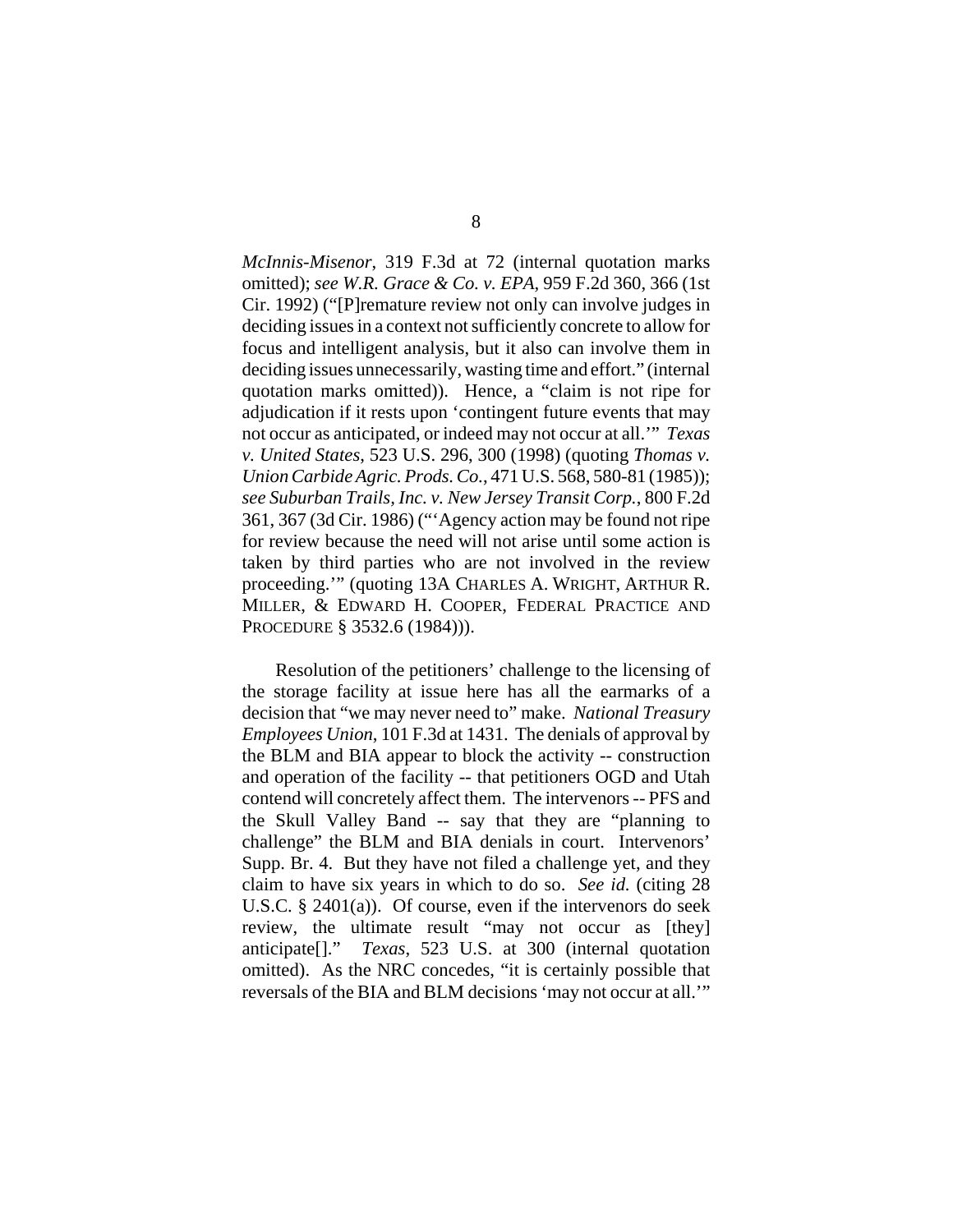## NRC Supp. Br. 5 (quoting *Worth v. Jackson*, 451 F.3d 854, 861 (D.C. Cir. 2006) (quoting *Texas*, 523 U.S. at 300)).

The intervenors also insist that "reversal of [the BLM] decision is not required for the project to go forward." Intervenors' Supp. Reply Br. 3 n.5. "That decision," they argue, "only concerned two transportation options, and . . . NRC regulations governing the transportation of spent nuclear fuel would not preclude PFS from accomplishing an intermodal transfer at locations for which no Bureau of Land Management . . . approval would be required." *Id*. Even if that is true, PFS has not proposed any such option, nor even described one in its briefs. The BLM rejected the only options that PFS did propose, both of which require BLM approval. In the absence of an actual proposal from PFS for an alternative intermodal transfer location, it is impossible to know whether or what kind of administrative approval would be required. Such a speculative possibility cannot render the instant petitions ripe for adjudication.

In any event, even if PFS were to find a way to accomplish an intermodal transfer that does not require BLM approval, the BIA's disapproval of the lease would still block construction and operation of the facility. The license granted by the NRC is site-specific, authorizing storage only at the location designated in the proposed lease and rejected by the BIA. *See* License for Independent Storage of Spent Nuclear Fuel ¶ 10 (J.A. 1992). Indeed, even the intervenors concede that PFS cannot construct or operate the facility without BIA approval -- or judicial reversal of its disapproval. Intervenors' Supp. Br. 7. The chances of either result, at least at this point, are simply unknown. Put another way, we "find it too speculative whether" the validity of the NRC license is a problem that "will ever need solving." *Texas*, 523 U.S. at 302.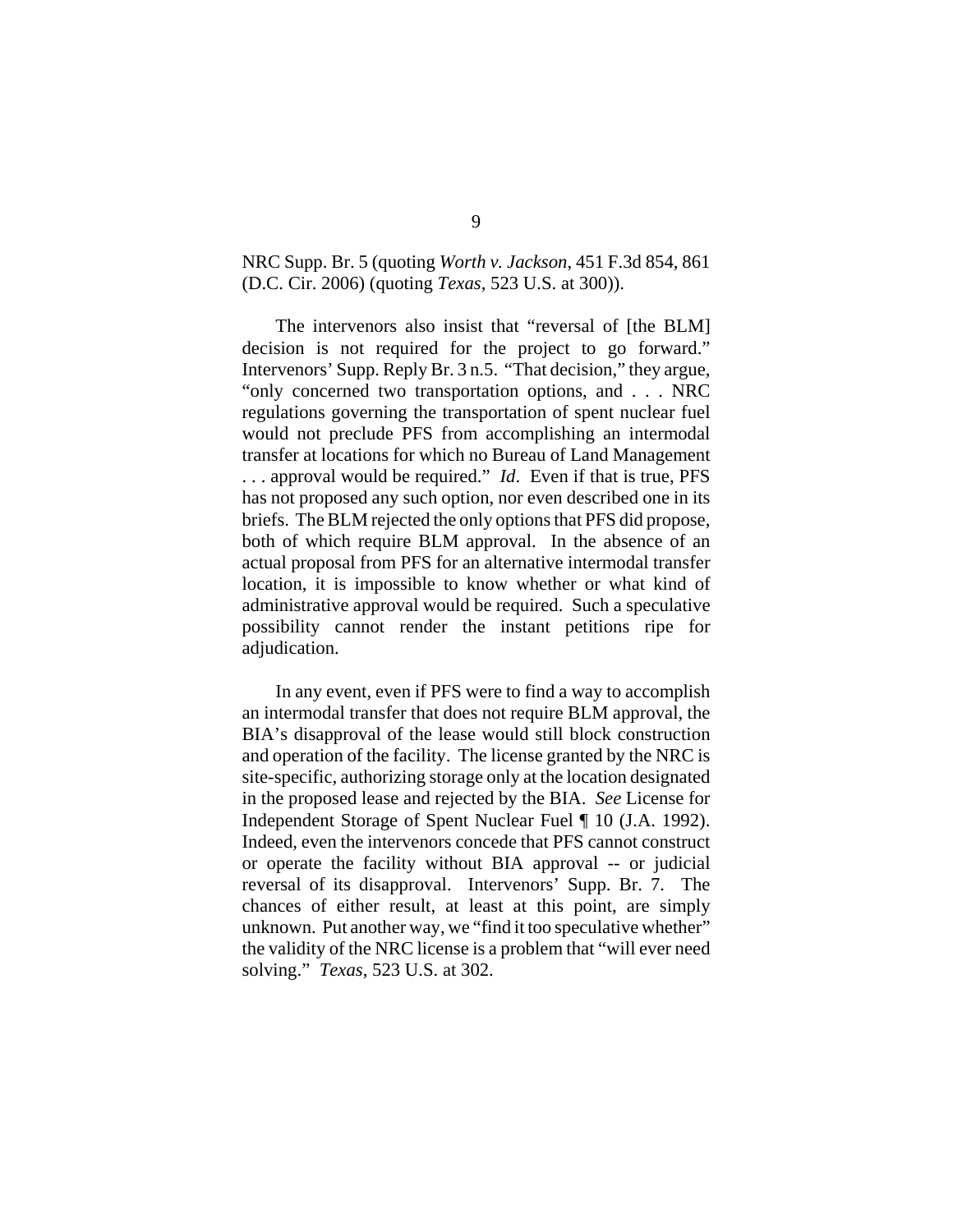In sum, the institutional interests in deferring review here are high. Those include avoiding, until the impact on the parties is more certain, the expenditure of judicial resources on a complex, fact-intensive case with a joint appendix of over 4000 pages. But they also include avoiding the issuance of what could effectively become an advisory opinion: if the BIA's decision is upheld on review (or review is not sought), any opinion regarding the validity of the NRC's site-specific license could well be moot.

Neither petitioners Utah and OGD, nor respondent NRC, disputes that we have discretion to defer review as a prudential matter. Nor do they object to our holding the case in abeyance -- as compared to dismissing the petitions -- pending PFS's securing the administrative approval (by judicial reversal of disapproval or otherwise) required for it to construct and operate the storage facility. That is what we did under analogous circumstances in *Town of Stratford v. FAA*, 285 F.3d 84 (D.C. Cir. 2002), *reh'g denied*, 292 F.3d 251 (D.C. Cir. 2002). In that case, the town petitioned for review of a Federal Aviation Administration (FAA) plan to renovate runways at a local airport. *Id*. at 86. When the case was argued, we learned that part of the property necessary to implement the FAA's plan was under the Army's control and that the Army had not yet decided to give up the land. *See Town of Stratford,* 292 F.3d at 252. Because "considerations of prudential ripeness suggested that we withhold our decision and opinion unless and until the Army finally decided to release its portion of the property to be used for the airport improvement," we held the case in abeyance pending "such an occurrence." *Id*.; *see id.* (noting that "our ripeness concern was a prudential one -- we did not wish to devote judicial resources when it might not be necessary").<sup>2</sup>

<sup>2</sup> *See also Blumenthal v. FERC*, Nos. 03-1066, 03-1075, 2003 WL 21803316, at \*1 (D.C. Cir. July 31, 2003) (holding a challenge to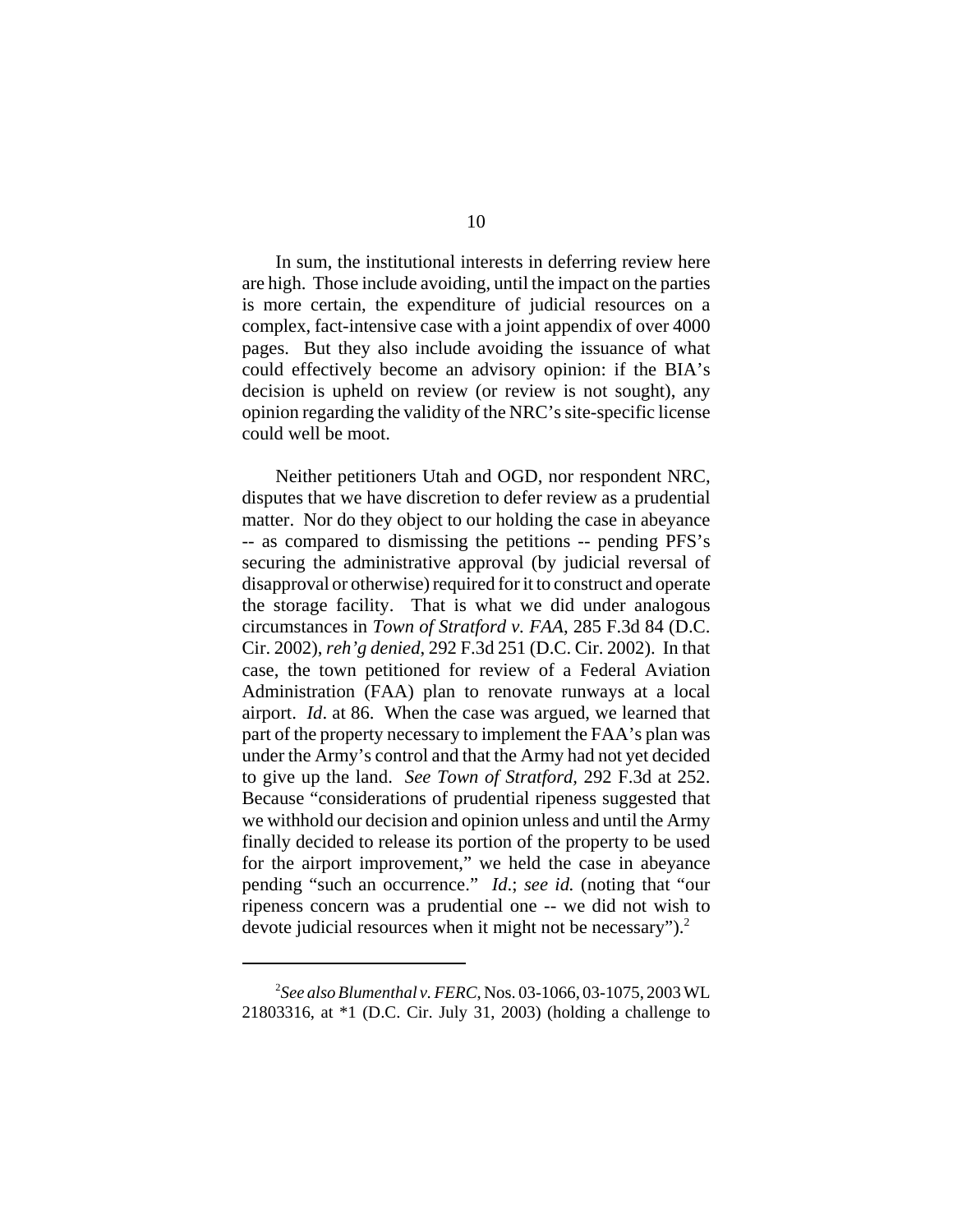Like the FAA's airport plan, progress on PFS's spent fuel storage facility awaits uncertain approvals from other agencies, including the agency (BIA) that effectively controls the relevant property. Indeed, this case presents a stronger warrant for abeyance, as those agencies have *already* denied the necessary approvals.

In deciding whether to find this case prudentially unripe and to hold it in abeyance, we must also consider "'the hardship to the parties of withholding court consideration.'" *National Treasury Employees Union*, 101 F.3d at 1431 (quoting *Abbott Labs.*, 387 U.S. at 149). Neither petitioner suggests that it would suffer any hardship were we to hold its petition in abeyance. Nor does the respondent, the NRC. However, PFS and the Skull Valley Band, which intervened on the side of the NRC, assert that *they* would suffer hardship from such a disposition. Although courts have described this factor as hardship to "the parties," and intervenors have party status, they cite no case in which a court actually considered the hardship to

FERC's approval of a pipeline in abeyance, pending the resolution of an administrative challenge to Connecticut's rejection of a required certification); *cf. Atlantic States Legal Found., Inc.*, 325 F.3d at 284- 85 (finding unfit for judicial decision a challenge to EPA regulations allowing utilities to accumulate hazardous waste because, before the regulations could have any effect, a state agency would have to adopt them, and "[n]o one can say with certainty that" the agency would); *Friends of Marolt Park v. Dep't of Transp.*, 382 F.3d 1088, 1094 (10th Cir. 2004) (holding that a challenge to the Department of Transportation's authorization of a construction project was unripe, because "before the project [could] go forward further action by local voters [was] required"); *Suburban Trails*, 800 F.2d at 365-67 (finding a challenge to a state agency's action unripe for review, because it was effectively subject to veto by a federal agency).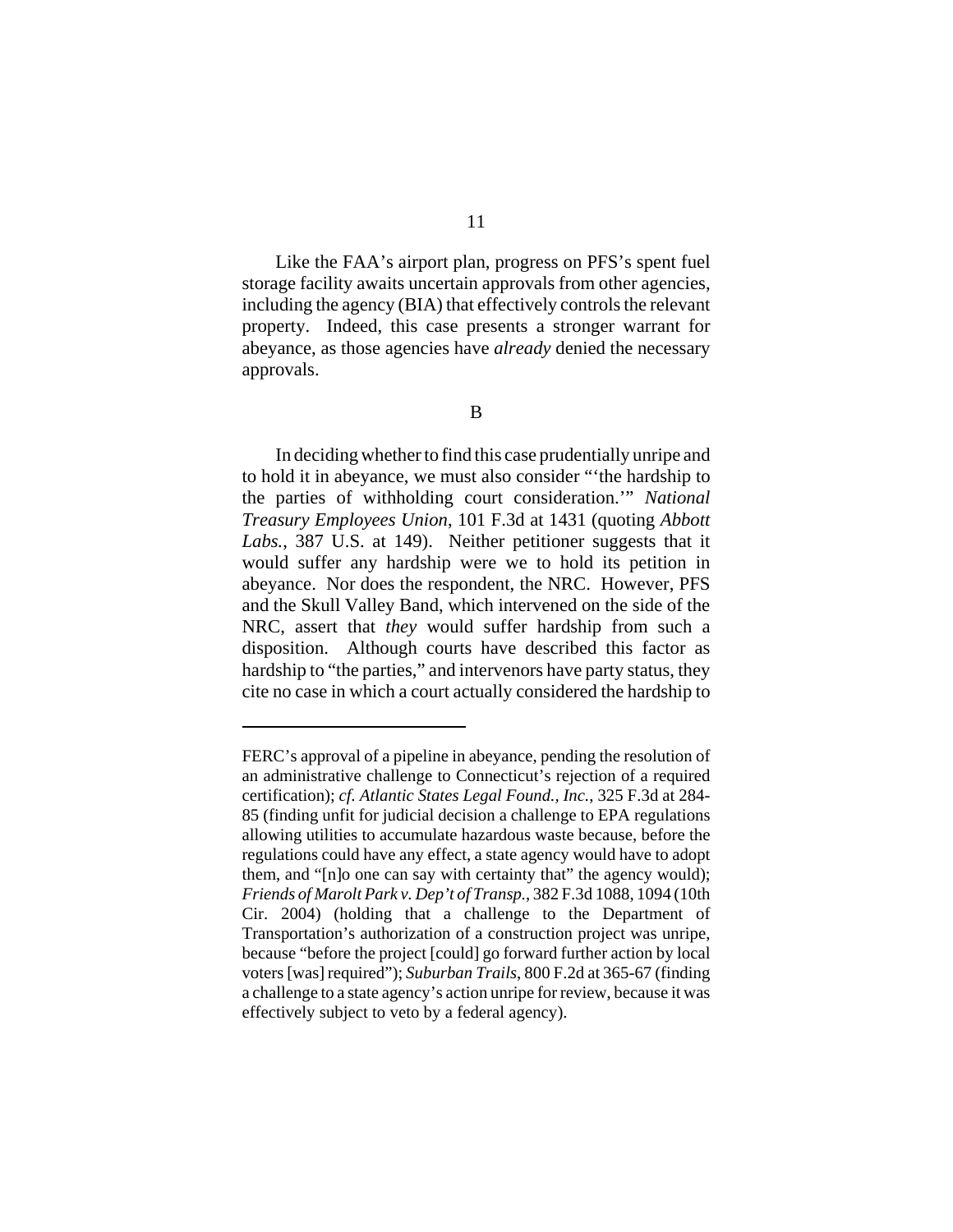a respondent (or an intervenor-respondent) of deferring a decision on a challenger's petition. *Cf. National Park Hospitality Ass'n*, 538 U.S. at 808 (noting that the ripeness doctrine is designed in part to defer decision until an administrative decision's "'effects [are] felt in a concrete way *by the challenging parties*'" (emphasis added) (quoting *Abbott Labs.*, 387 U.S. at 148-49)); *Toilet Goods Ass'n*, 387 U.S. at 164 (describing the hardship factor as relating to "the degree and nature of the regulation's present effect *on those seeking relief*" (emphasis added)).

In any event, we find the intervenors' claim of hardship insubstantial. They are "'not required to engage in, or to refrain from, any conduct'" during the time the case is held in abeyance. *Atlantic States Legal Found., Inc.*, 325 F.3d at 285 (quoting *Texas*, 523 U.S. at 301). To the contrary, because the NRC granted the license, and because a decision to hold the petitions in abeyance would not invalidate it, each intervenor would remain "free to conduct its business as it sees fit." *National Park Hospitality Ass'n*, 538 U.S. at 810. Nonetheless, PFS and the Band contend that, if we do not review the case now, they will suffer hardship because "[u]nresolved judicial challenges, such as the pending challenge to the NRC license, necessarily increase the uncertainty as to the viability of the PFS project and make it more difficult to market the project." Intervenors' Supp. Reply Br. 3. But any uncertainty left by our decision to defer the challenge to the NRC's *approval* is surely dwarfed by the uncertainty brought about by the BIA and BLM *disapprovals*. And yet we cannot help but notice that the latter uncertainty has still not moved the intervenors to seek review of those disapprovals.

Moreover, the gravamen of the intervenors' argument "appears to be that mere uncertainty as to the validity of a legal rul[ing] constitutes a hardship for purposes of the ripeness